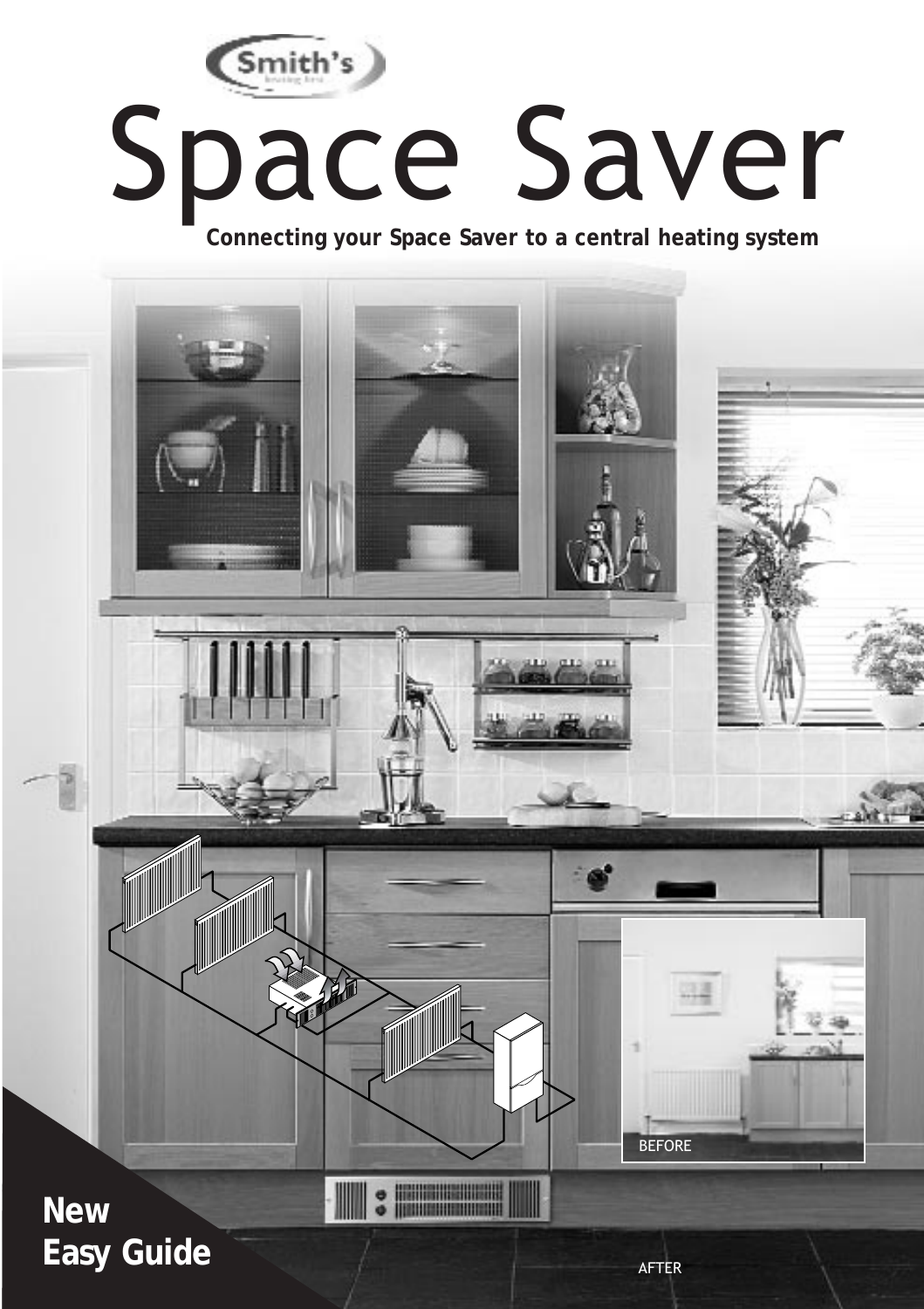## Introduction

This document is intended as an easy step-by-step guide to connecting your Smith's Space Saver plinth heater to your central heating system. It is aimed at those who are typically replacing a panel radiator or connecting to an existing central heating system. We hope it offers an invaluable resource to both professional installers and competent DIY'ers alike. It will show you what heating systems are suitable for Space Saver, how to connect your unit to your existing system and help you get the best performance from your heater.

This guide is intended to be read in conjunction with the Installation and User Guide provided with the product. We would stress that should you have any doubts regarding connection of our product to the central heating system you should consult a professional. Details of a local qualified installer can be found by contacting the Institute of Plumbing and Heating Engineering on 01708 472791 or visit their Website on www.iphe.org.uk

#### How Does It Work?

Space Saver is connected to your existing central heating system pipework. Hot water passes through the unit and transfers the heat to aluminium fins. Cooler air is drawn in by an electric fan and heated as it passes through the aluminium fins, and then is gently blown back into the room via a low level grille. This not only gives a more even temperature spread, but will heat the room up in less than half the time of a traditional panel radiator. Space Saver Dual models have an additional electric heating element to allow the unit to produce heat when the central heating system is switched off. Only models designated 12V are suitable for use in bathrooms and other high humidity areas.







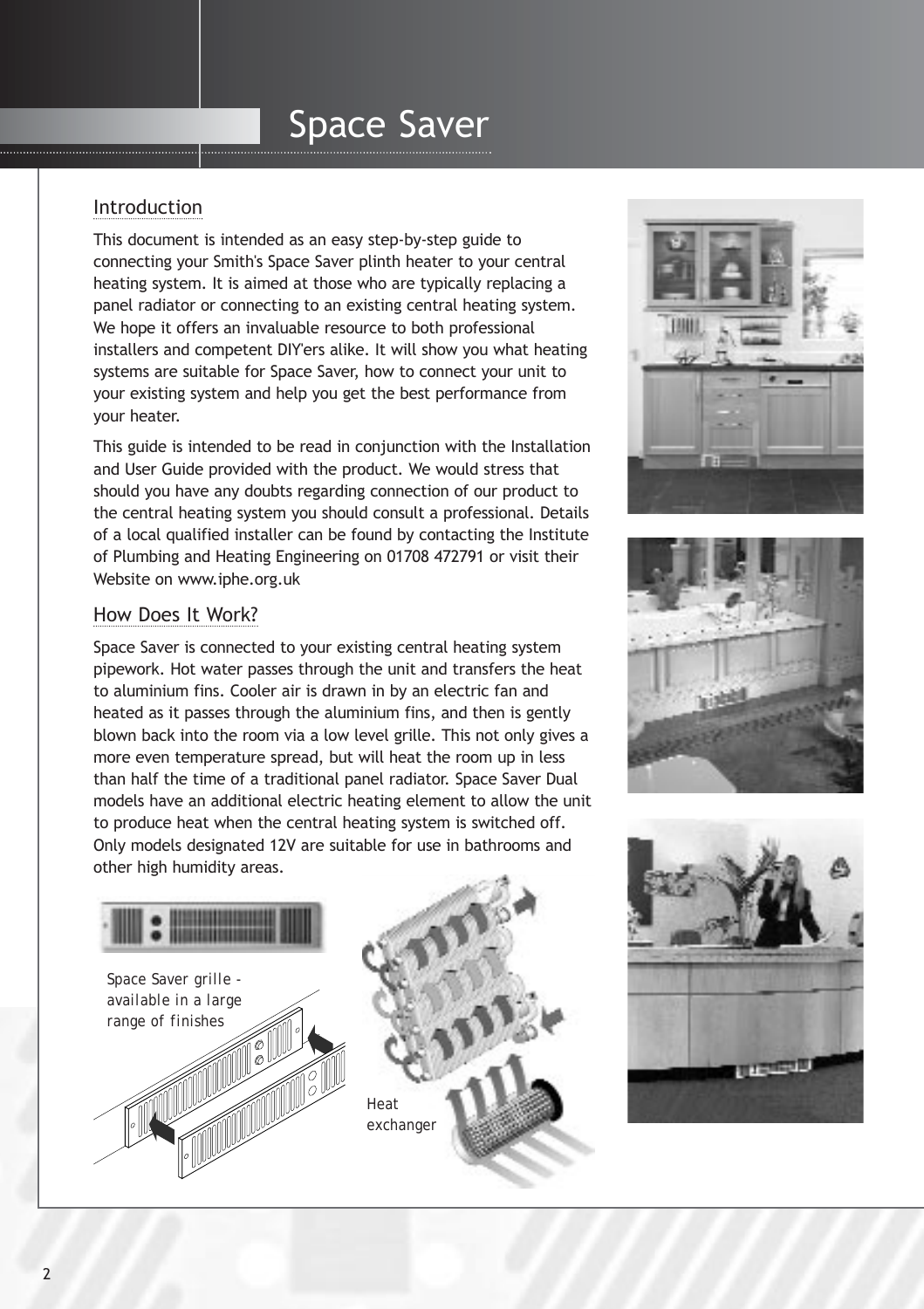## Is Your Central Heating System Suitable?

Nearly all central heating systems, including micro-bore, are suitable for the installation of a Space Saver heater. The only exception is a onepipe system (see diagram below), which has been little used since the sixties and early seventies.

Please note, adding micro-bore pipework to an existing small bore (15mm) system is not suitable. The diagrams below will help you identify your central heating system.







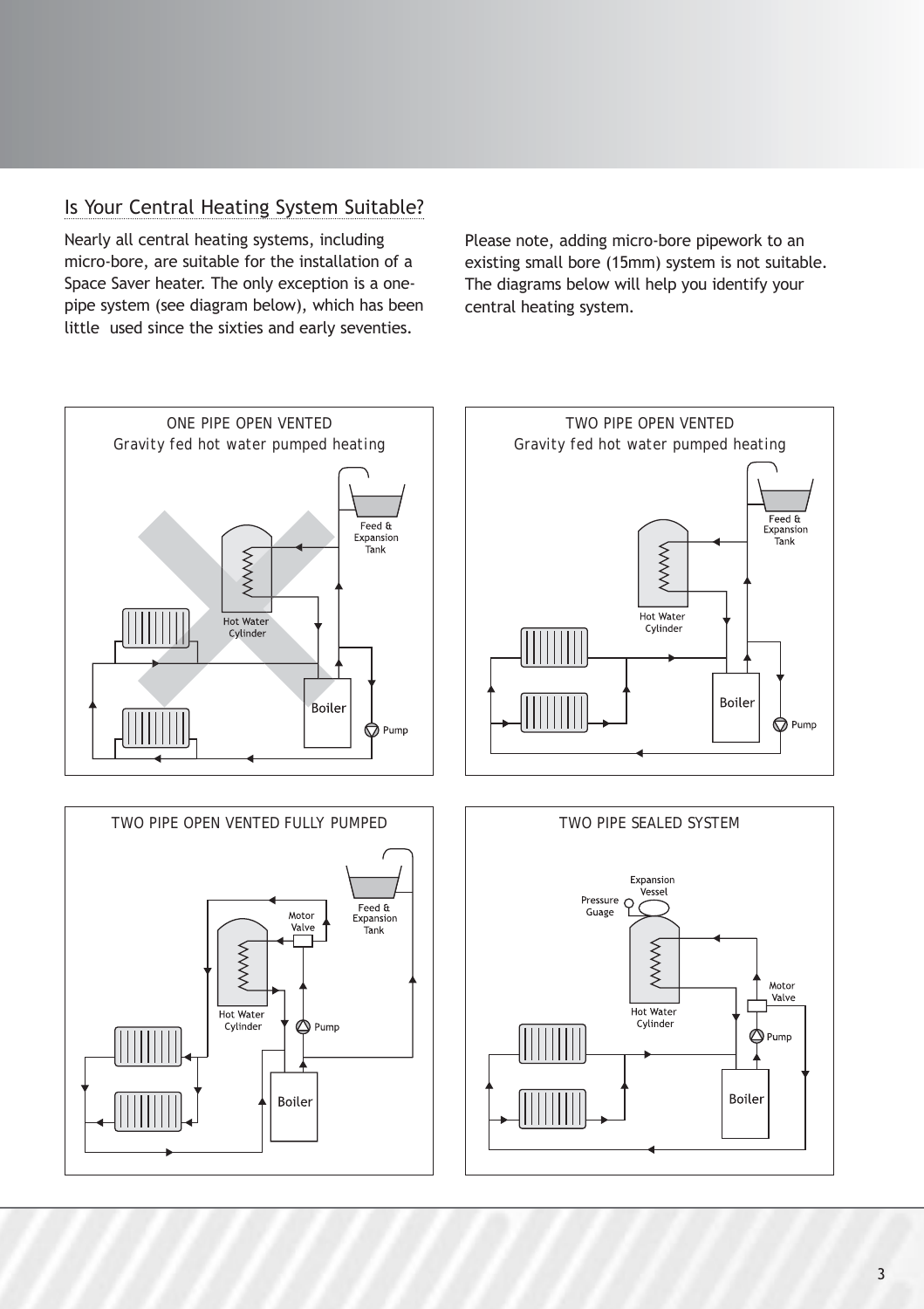

If you have a sealed system or combination boiler it's best to locate the pressure gauge and filling loop which are usually located next to each other. You will also need the manufacturer's recommended system pressure information for when you come to refill the system.

If you are replacing a radiator within a micro-bore system, you can connect to the existing pipework. If you are adding to the system, the flow and return pipes should only be connected to spare outlets on the manifold.



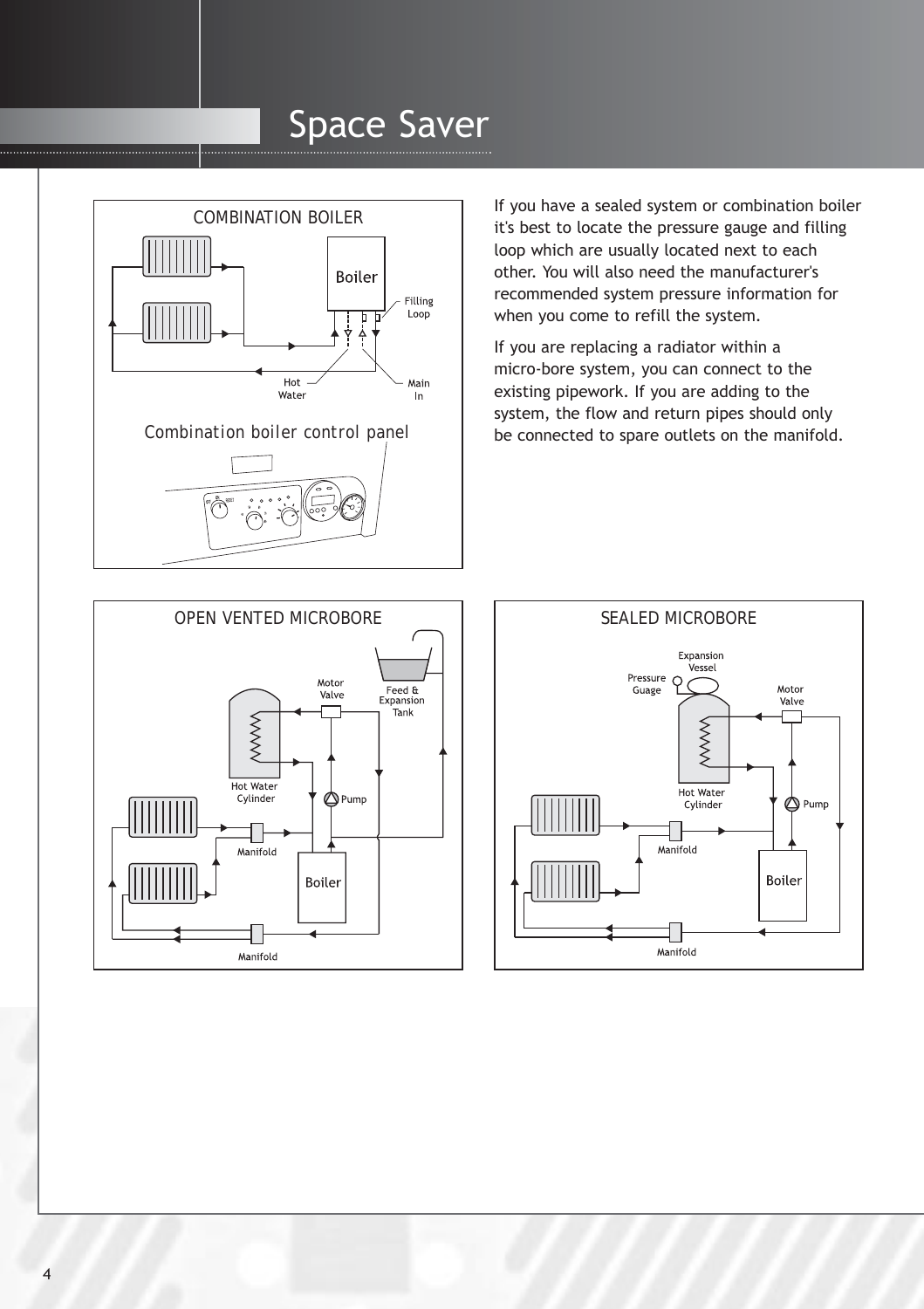### Connecting your Space Saver to the Central Heating System

Read this guide in conjunction with the Installation & User Guide provided with the product. Copies are available from the download centre on www.smiths-env.com or by calling us on 01245 324560. Before beginning please ensure you read all the safety and guidance notes within the Installation & User Guide.

You should now have identified your heating system and whether it is suitable to incorporate a Space Saver heater. Your next step is to drain the system of water (see page 6) to enable you to cut into the pipe work at the proposed location of the Space Saver unit.

#### **Positioning Space Saver**

Space Saver is primarily designed for installation in the space beneath kitchen/utility room units, behind the plinth. However, Spacer Saver can also be installed in other locations such as stair risers and built-in furniture. Only 12 volt models can be used in bathrooms and other high humidity areas. Space Saver can be fitted directly onto the floor (diag A) or raised in a plinth (diag B). If raised, the product should be placed on a stable level platform. Cut the plinth as described in the Installation & User Guide.

#### **Positioning the Fused Spur**

Now is a good time to work out the best position for the electrical fused spur. Safety regulations require that the fused spur must not be positioned directly above the heater and be easily accessible once installation is complete. Be careful, when placing inside a cupboard, that objects can't hit the switch accidentally.

#### **Positioning the Pipework**

The heater connects to your existing heating system's flow and return pipes. If you are unsure what these pipes are, or of the system you have, then refer to the system diagrams on pages 3 of this guide. System flow and return pipes to the heater must, where possible, be at the same level or below the heater's own flow and return pipes. This will reduce the risk of air traps. If this cannot be avoided, ensure that a finger vent is fitted allowing any air traps to be vented.





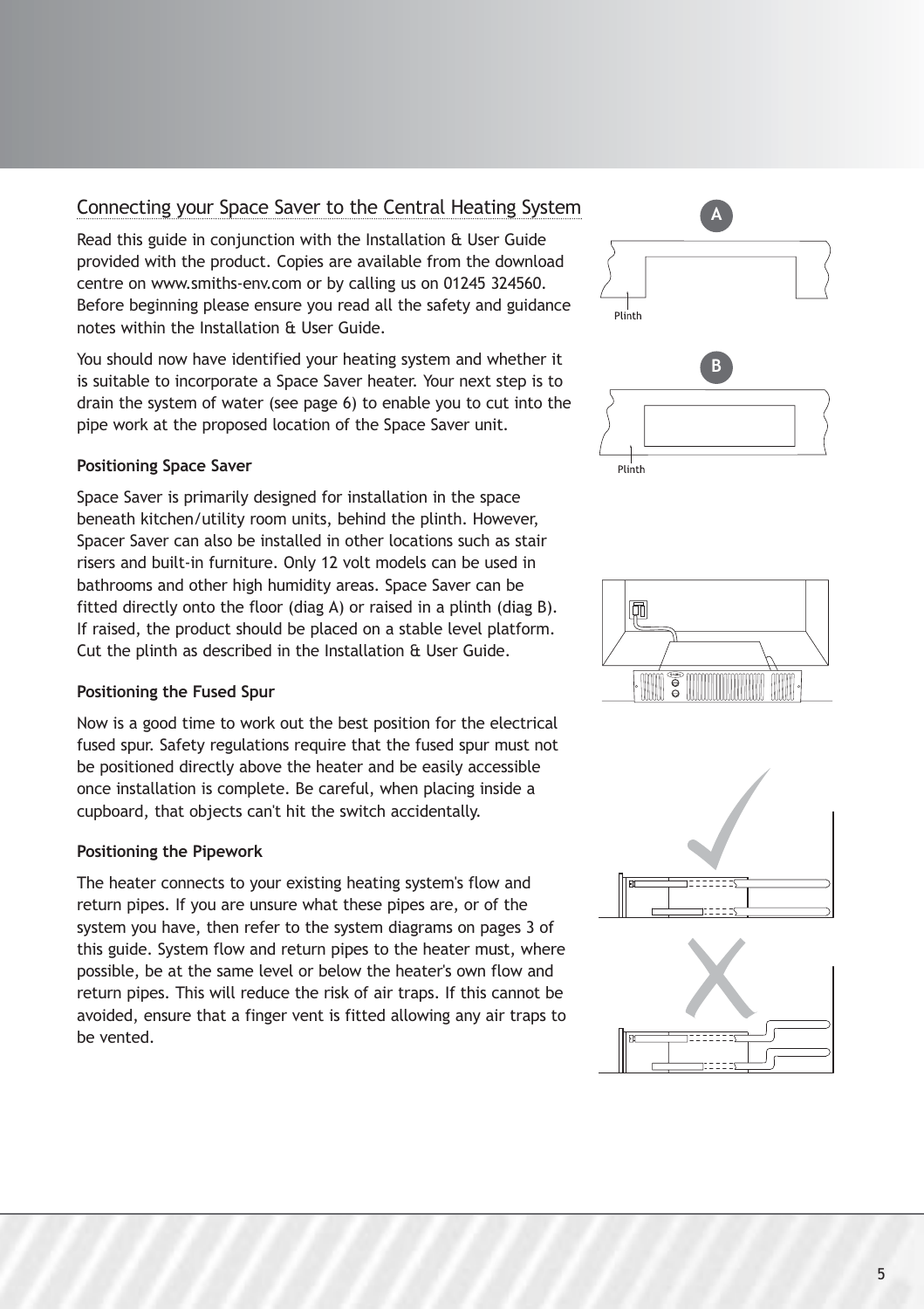#### **Draining the System**

- 1.Turn off the electric isolation switch normally adjacent to the boiler.
- 2.If you have an open vented system turn off the mains water supply to the feed and expansion tank. The stopcock valve is normally located near the tank. If there is no stopcock valve tie the ball cock (float arm) in the up position using a batten to keep the valve closed.



3.Attach a length of hose to the main draincock, usually located on the return pipe near the boiler. Place the other end of the hose to a suitable drain. Open the draincock with a key or adjustable spanner and the system will start to drain.



4.Water may be held in the radiators due to the vacuum that is created. To release the water, work from the highest radiator down and open the bleed valves on each radiator to release the trapped air.



- 5.Close the bleed valves and the water will continue to drain from the system.
- 6.Lastly drain any inverted pipe loops. Pipes are often run through ceiling voids and drop down walls to individual radiators. This is called an inverted pipe loop. Each loop should have its own draincock. It is only necessary to drain the inverted loop you are working on.



**Connecting the Space Saver**

1.Cut and prepare the pipework and connect the heater as detailed in the Installation & User Guide.

#### **Refilling the Heating System** *Important*

We recommend the use of central heating protectors as these provide long term protection of domestic central heating systems against internal corrosion.

If your system has been treated with a central heating protector you should refer to the manufacturer's instructions for topping up and refilling your heating system. Information regarding previous treatment may be with your heating system installation and user guides, on a label near the boiler or if fitted, on a label near the feed and expansion tank.

Untreated systems must be thoroughly cleansed and flushed before treating as existing debris can damage the installation. If in doubt seek professional advice.

- 1.First check that you have closed all the draincocks and radiator bleed valves.
- 2.Turn on the supply to your system. If you have an open vented system turn on the valve to the expansion tanks or untie the ballcock. If you have a sealed system your system feed will most likely be located at the boiler.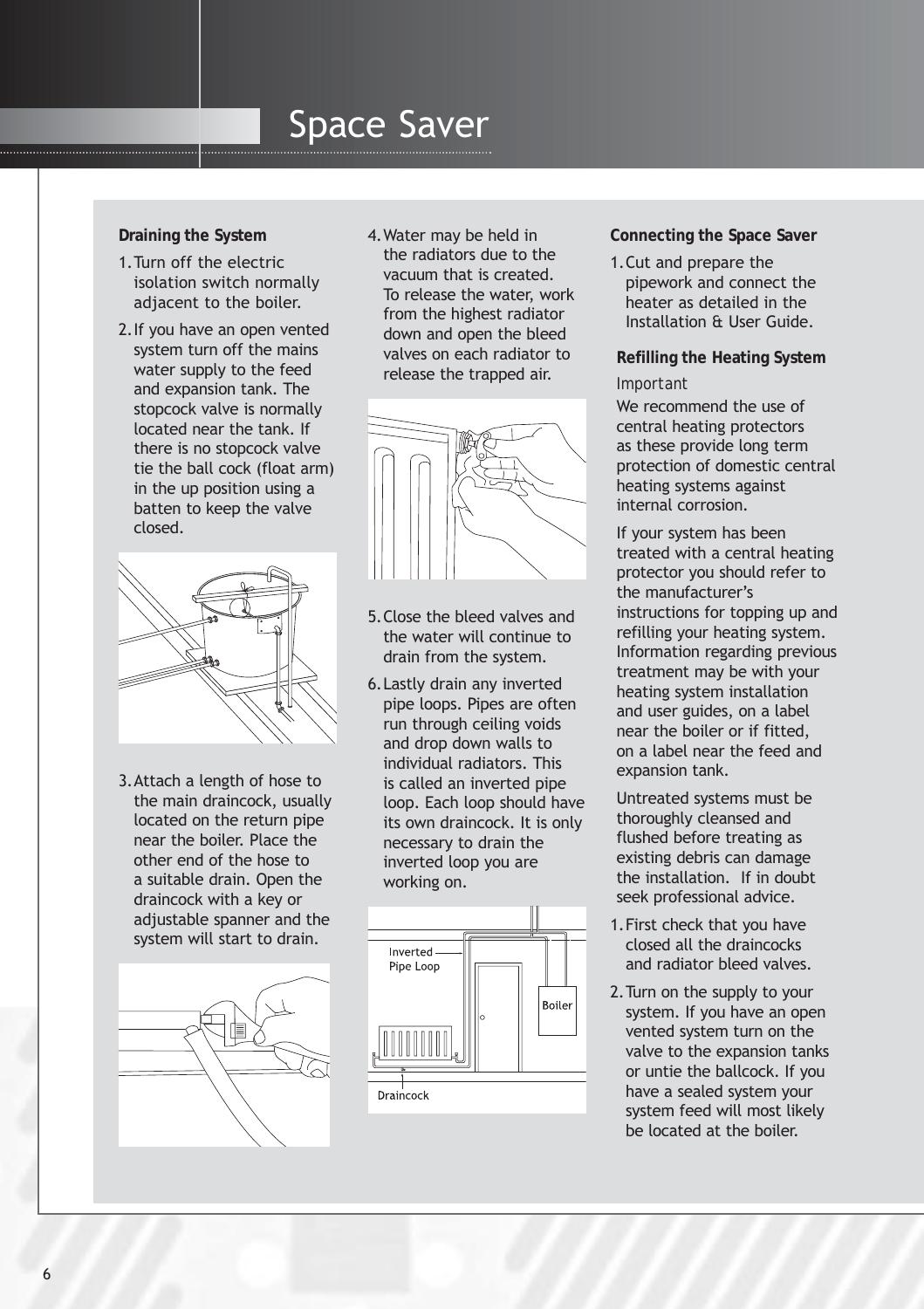- 3.In an open vented system the water will stop filling the expansion tank when the system is full. In a sealed system the system is full when you reach the required pressure as recommended by your boiler manufacturer.
- 4.As the system fills up air will be trapped in the top of the radiators. You will have to bleed each one, this time starting from the lowest level radiator and working upward. You may also have to bleed the circulating pump.
- 5.As you bleed the air out of the radiators it will need to be replaced by water. In an open vented system this will be fed automatically, but in a sealed system you will have to let more water in to keep the pressure at the correct level. It's a good idea to have two people during this procedure, one bleeding the radiators and one topping up the water.
- 6.Check all draincocks and bleed valves for signs of leakage and tighten if necessary.

#### **Completing the Installation**

1.Refer to the Installation and User Guide to complete the commissioning of your Space Saver.

**Balancing the Central Heating System**

The balancing of the system should be carried out by a qualified person; the following notes are for guidance only.

The balance of your central heating should not be affected by installing a Space Saver as part of the system. If however you get little or no heat output from the Space Saver heater it may be that the balance of the system was not correct prior to the installation.

**Prior to balancing, you should:**

- a. Check the power supply is switched ON.
- b. If fitted, ensure the room thermostat is calling for heat.
- c. Increase the boiler water temperature.

The purpose of balancing is to achieve equal heat distribution and heat output across all heat emitters (radiators, etc) on your central heating system. Generally, upstairs radiators get hotter quickest because hot water is lighter than cold water and so naturally rises. Consequently, radiators that are farthest from the boiler, and those at the lowest level, will need a larger volume of hot water.

To achieve the correct balance, it is necessary to restrict the flow of water through each radiator by adjusting the lockshield valve. For best results, the temperature of water leaving the radiator should be 10% lower than that of the water entering the radiator. This will ensure maximum efficiency and give a longer life to the boiler.

The Space Saver within your system does not need balancing but you should ensure the isolating valves supplied are fully open.